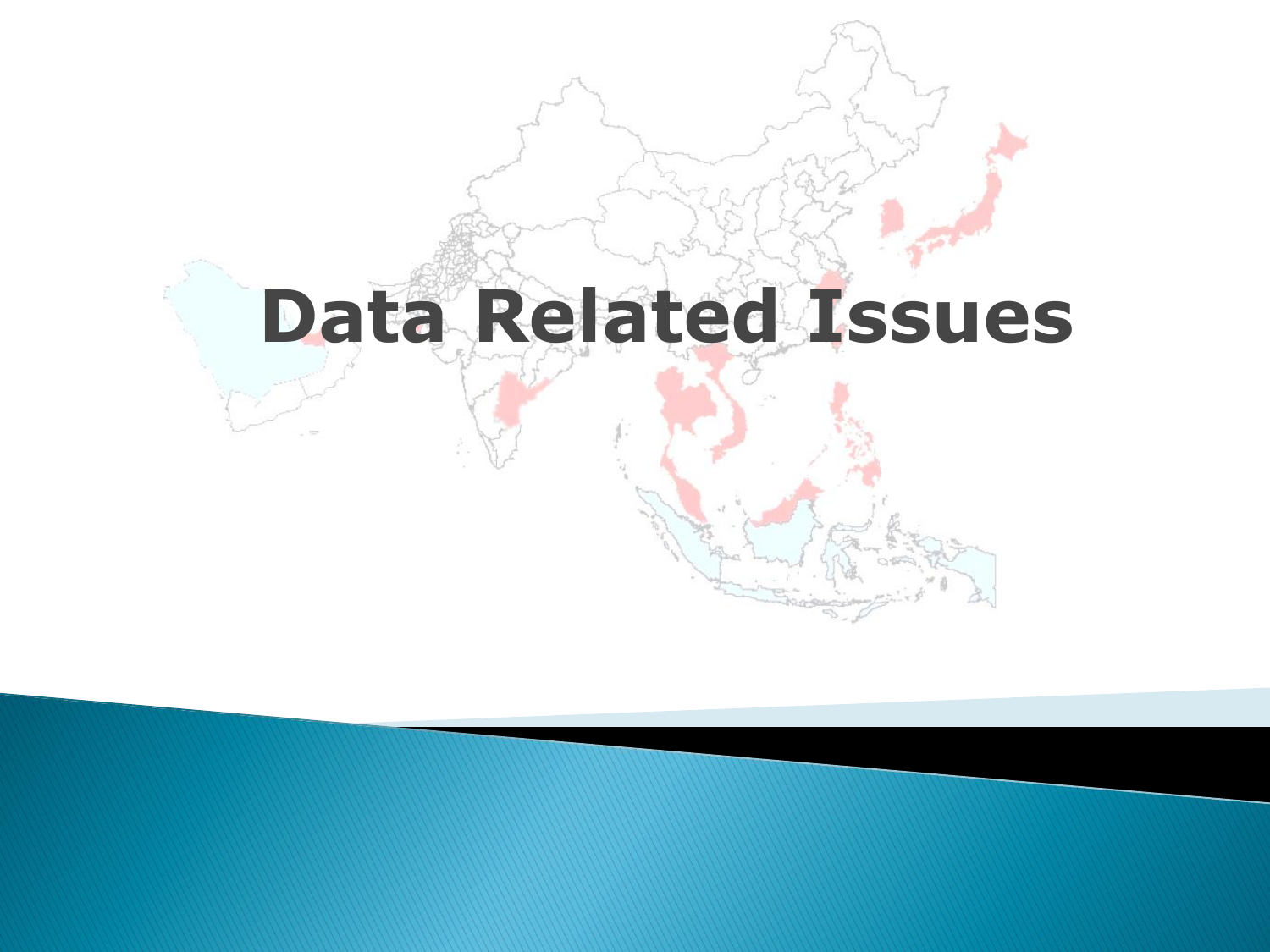## **Data Collection Period and Progress** - Phase 2 (ePAROS Countries)



| <b>Country</b>                          | <b>Intervention</b>                                                    | <b>Pre-intervention period</b><br>*minimal of 6 months' data | <b>OHCA Data</b>           |                         | <b>DA-CPR</b> data<br>*minimal of 2 years' data<br>as of 1 Jun 2017 |  |
|-----------------------------------------|------------------------------------------------------------------------|--------------------------------------------------------------|----------------------------|-------------------------|---------------------------------------------------------------------|--|
| <b>Singapore</b>                        | Comprehensive                                                          | 01/04/2010 to<br>31/12/2012                                  | 3897                       | Jan 2013 - Dec 2015     | 6146 OHCA<br>(DACPR recognized: 2884<br>DACPR done: 2215)           |  |
| <b>Malaysia</b>                         |                                                                        |                                                              |                            |                         |                                                                     |  |
| <b>Southern West</b><br><b>Malaysia</b> | Comprehensive                                                          | 01/06/2010 to<br>31/05/2012                                  | 184<br>Jan 2013 - Jun 2015 |                         | <b>1390 OHCA</b><br>(DACPR recognized: 672<br>DACPR done: 226)      |  |
| <b>Northern West</b><br><b>Malaysia</b> | Comprehensive<br>*all sites except for Kelantan<br>doing comprehensive | 01/06/2010 to<br>31/12/2012                                  | 205                        | Jan 2013 - Feb 2017     | 620 OHCA<br>(DACPR recognized: 125<br>DACPR done: 42)               |  |
| <b>Eastern Malaysia</b>                 | Comprehensive                                                          | <b>NA</b>                                                    |                            | Started from 01/01/2014 | <b>572 OHCA</b><br>(DACPR recognized: 42<br>DACPR done: 10)         |  |
| <b>Thailand</b>                         |                                                                        |                                                              |                            |                         |                                                                     |  |
| Rajavithi<br>(Bangkok)                  | <b>Basic</b>                                                           | 01/08/2010 to<br>30/04/2013                                  | 573                        | Started from 1/08/2016  | <b>150 OHCA</b><br>(No DA-CPR data)                                 |  |
| Songkla                                 | OHCA data collection only                                              | 01/08/2010 to<br>01/09/2012                                  | 194                        | <b>NA</b>               | <b>NA</b>                                                           |  |
| <b>UAE</b>                              |                                                                        |                                                              |                            |                         |                                                                     |  |
| <b>Dubai</b>                            | Comprehensive                                                          | 01/03/2011 to<br>31/12/2012                                  | 405                        | Pending                 | 1082 OHCA<br>(No DA-CPR data)                                       |  |
| Abu Dhabi &<br><b>Northern Emirates</b> | <b>Basic</b>                                                           | <b>NA</b>                                                    | 913 (prehospital<br>data)  | Started from 01/01/2014 | Nil                                                                 |  |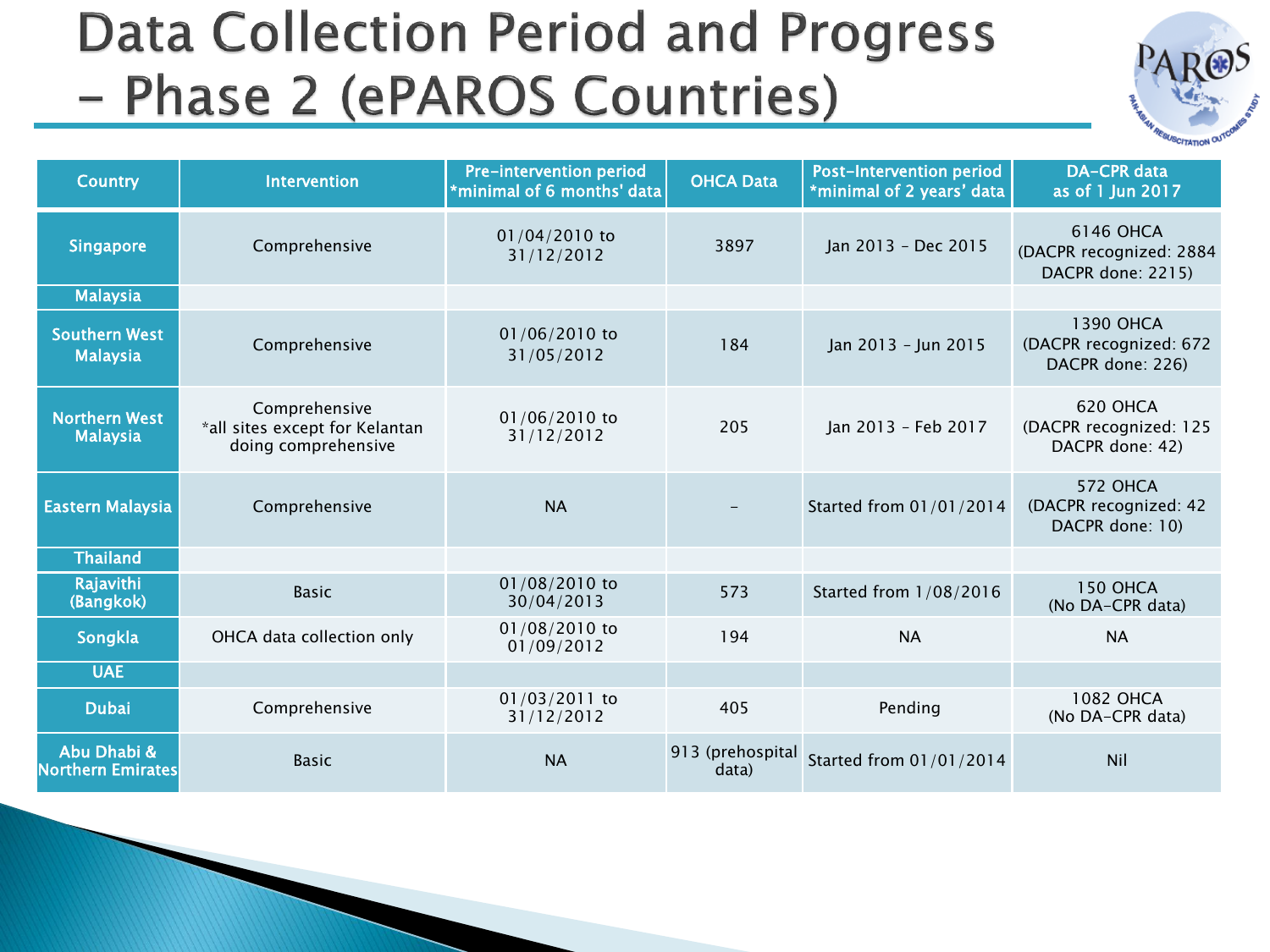

| <b>Country</b>           | <b>Intervention</b>       | <b>Pre-intervention period</b><br>*minimal of 6 months'<br>data | <b>OHCA Data</b> | <b>Post-Intervention period</b><br>*minimal of 2 years' data | <b>DA-CPR</b> data<br>as of 1 Jun 2017 |
|--------------------------|---------------------------|-----------------------------------------------------------------|------------------|--------------------------------------------------------------|----------------------------------------|
| <b>Philippines</b>       | OHCA data collection only |                                                                 | 782              | Started from 01/01/2015                                      |                                        |
| <b>Vietnam</b>           |                           |                                                                 |                  |                                                              |                                        |
| Ho Chi Minh              | OHCA data collection only |                                                                 | 176              | Started from 01/08/2014                                      |                                        |
| <b>Hue</b>               | OHCA data collection only |                                                                 | 93               | Started from 01/08/2014                                      |                                        |
| Hanoi                    | OHCA data collection only |                                                                 | 178              | Started from 01/08/2014                                      |                                        |
| China (Zhejiang)         | OHCA data collection only | <b>NA</b>                                                       | 591              | Started from 01/01/2012                                      | <b>NA</b>                              |
| Pakistan (Karachi)       | OHCA data collection only |                                                                 | 512              | Started from 01/08/2015                                      |                                        |
| India (Telangana)        | OHCA data collection only |                                                                 | 1830             | Started from 01/09/2015                                      |                                        |
| Saudi Arabia<br>(Riyadh) | OHCA data collection only |                                                                 | 27               | Started from 01/03/2016                                      |                                        |
| Lebanon (Beirut)         | OHCA data collection only |                                                                 | 168              | Started from 01/05/2014                                      |                                        |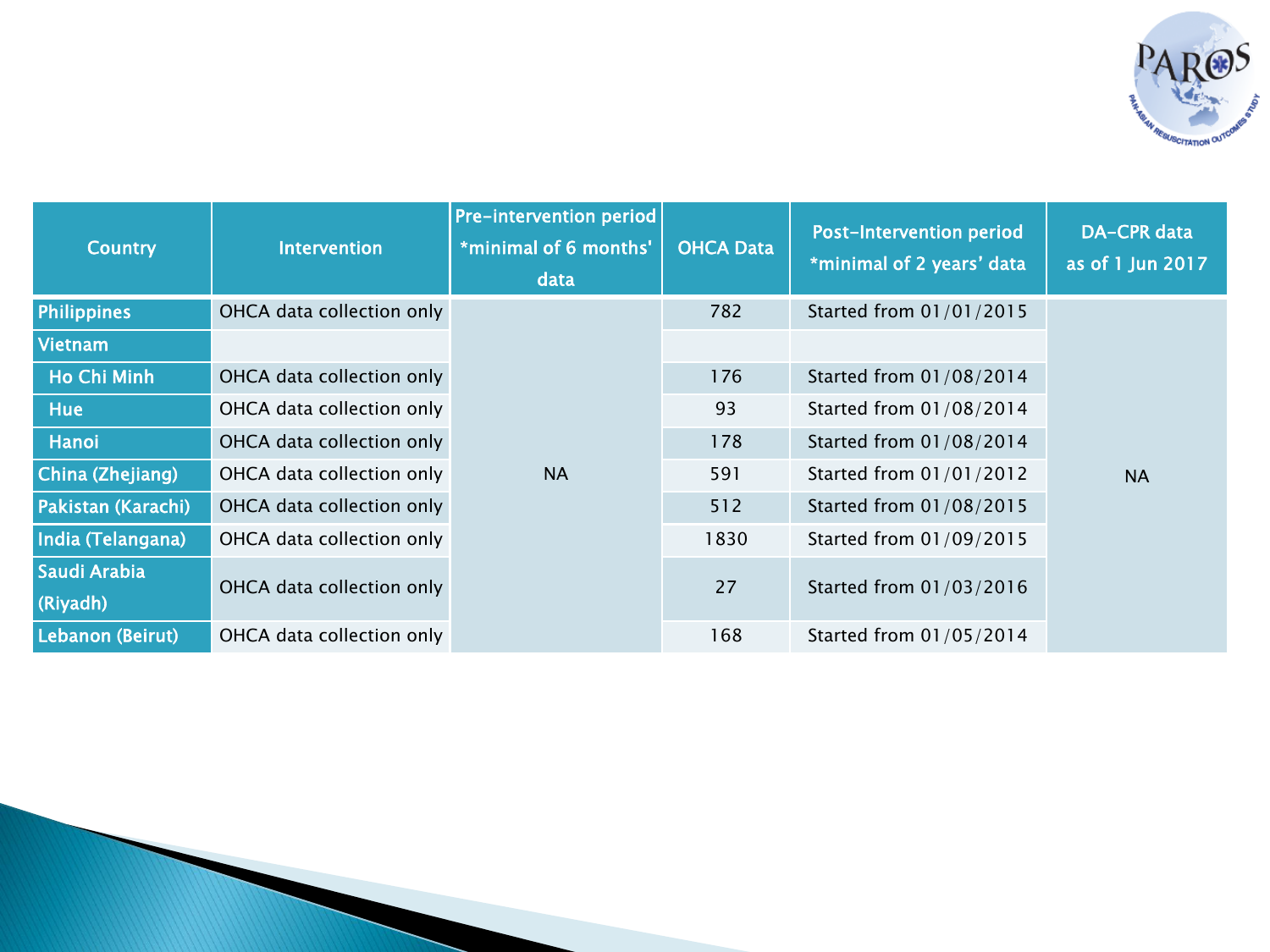## **DEFINITIONS**



**DA-CPR recognized**: Variable "Did Dispatch recognize need for CPR" is checked as "**Yes**"

**DA-CPR done**: Variables "CPR instructions started?" and "Chest Compressions performed" are checked as "**Yes**"

| <b>CPR already in progress?</b>         | $\Box_1$ Yes                                        | $\Box_2$ No                                | $\Box_3$ Unknown                                |
|-----------------------------------------|-----------------------------------------------------|--------------------------------------------|-------------------------------------------------|
| Did Dispatch recognize need for<br>CPR? | $\sqrt{1}$ Yes                                      | $\Box_2$ No                                | $\Box_3$ Unknown                                |
| <b>CPR instructions started?</b>        | $\sqrt{1}$ Yes                                      | $\Box_2$ No                                | $\Box$ <sub>3</sub> Unknown                     |
| Chest Compressions performed?           | $\sqrt{4}$ Yes                                      | $\Box_2$ No                                | $\Box_3$ Unknown                                |
| <b>Barriers to CPR</b>                  | $\Box$ <sub>1</sub> Hang up phone                   | $\Box_2$ Caller left<br>phone              | $\Box$ <sub>3</sub> Caller refused              |
|                                         | $\square$ 4 Caller not with<br>patient              | $\square$ <sub>5</sub> Language<br>barrier | $\square_6$ Overly<br>distraught                |
|                                         | $\Box$ <sub>7</sub> Couldn't move<br><b>patient</b> | $\square_8$ Patient's<br>status changed    | $\Box$ <sub>9</sub> Difficult patient<br>access |